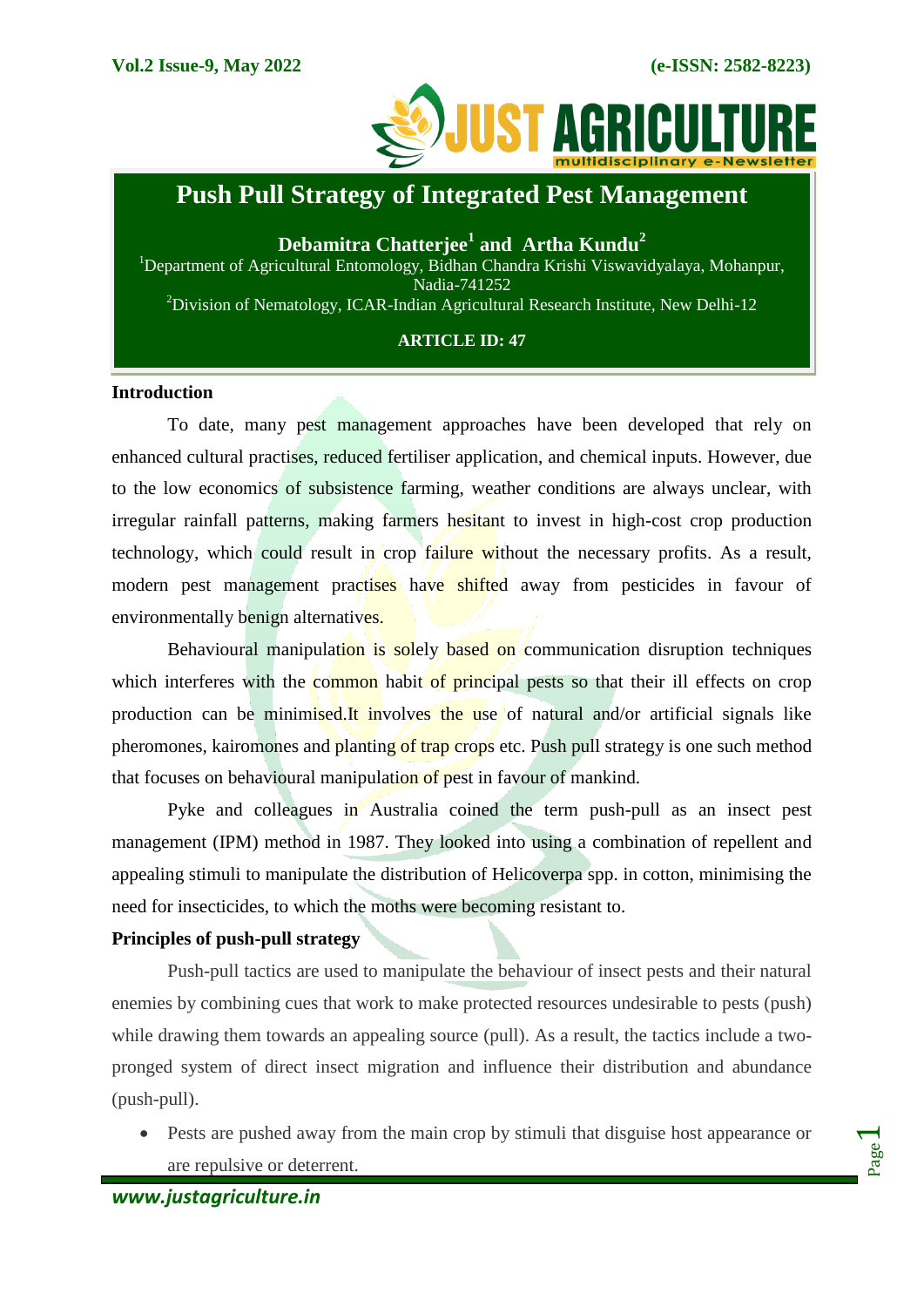

 The pests are simultaneously attracted (pull), using highly apparent and attractive stimuli, to other areas such as traps or trap crops where they are concentrated, facilitating their elimination.

The principles of the push-pull strategy are to maximize control efficacy, efficiency, sustainability, and output, while minimizing negative environmental effects.

## **Components**

- Push components: Push components are there to makeprotected resourcesdifficult to find, unappealing, or undesirable for the pest.
- Pull components: In pull components, attractive stimuli are used to divert pests from the protected resource to a trap or trap crop.

## **Stimuli**

## **1. Stimuli for Push Components**

The stimuli that can be employed as push components are listed and discussed in this section. The stimuli are divided into the following categories.

- **A. Visual Clues:** In IPM, manipulating the colour, shape, or size of the host to prevent pests from orienting to it and accepting it.
- **B. Repellent:** Chemicals like MNDA and DEET, which are intended to keep pests away, are commercially available and can be used in push-pull tactics to control cockroaches and invasive lady beetles.
- **C. Non host Volatile:** Non host volatiles can be employed to obscure host odors or to elicit nonhost avoidance and repellence. Citronella and eucalyptus essential oils are commercially produced as insect repellents against hematophagous insects.
- **D. Host-Derived Semio Chemicals:** The word comes from the Greek word "semeon," which meaning "sign" or "signal." Semiochemicals (chemicals present in certain ratios) are used by insects to find a mate, a host, or food.
- **E. Antifeedants:** Plants create organic chemicals that protect them against insect attack, like-azadirachtin.
- **F. Alarm pheromones:** When attacked by natural enemies, several insect species produce alarm pheromones, causing conspecific to avoid or disperse. (E)-β-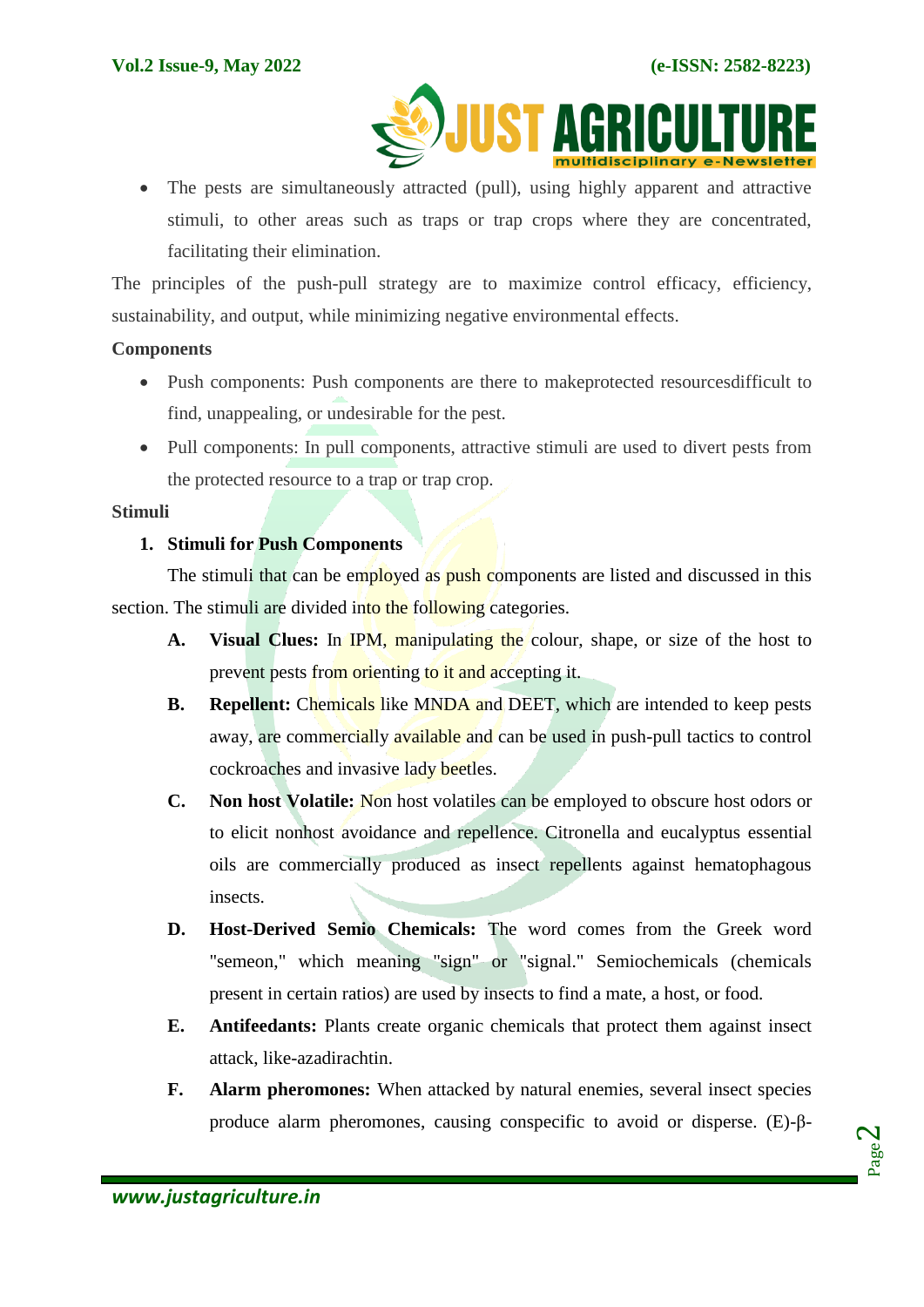

farnesene (Eβf) is the alarm pheromone for numerous pest aphids. It can be used to repel aphids in the field by spraying it on the main crop.

## **2. Stimuli for Pull Components**

The stimuli that can be employed as pull components are listed and discussed in this section. They're organised in the same way that the push stimuli were in the previous section.

- **A. Visual stimulants:** Visual stimuli are rarely employed alone to lure pests to traps or trap crops, but they can help olfactory stimuli work better.
- **B. Host Volatiles-Baits/HIPVs, Kairomones-Plant volatiles:** Plants discharge metabolites into the atmosphere. In attractancies tactics, host volatiles can be utilised to bait traps for monitoring, mass-trapping, and monitoring.
- **C. Sex and aggregation pheromones:** To attract conspecifics for mating and to optimise resource usage, insects produce sex and aggregation pheromones. These pheromones are used to bait traps.
- **D. Gustatory and oviposition stimulants:** Natural oviposition or gustatory stimulants in trap crops may aid to keep insect populations in the trap crop area.

## **Case studies**

## **1. Management of the stem borer pests of cereals in Africa**

One of the most rewarding push pull strategies has been developed in East Africa to protect the maize and sorghum crop from borer pests. These two principal crops are under the attack of lepidopteron pest namely Maize stalk borer *Busseolafusca*, Spotted stem borer *Chilopartellus*, African sugarcane borer *Eldana saccharina* etc. Stem borers are repelled from the crops by planting repellent nonhost intercrops like molasses grass(*Melinisminutiflora*), silverleaf desmodium(*Desmodium uncinatum*) or green leaf desmodium (*Desmodiumintortum*) which act as the "push". They are then concentrated on trap crops like Napier grass(*Pennisetum purpureum*) or Sudan grass (*Sorghumvulgare sudanense)-*the "pull" component.

## **Additional advantages:**

**a.** The volatiles from molasses enhanced parasitism by *Cotesiasesamiae* whereas those from desmodium suppressed the African witchweed (*Striga hermonthica*).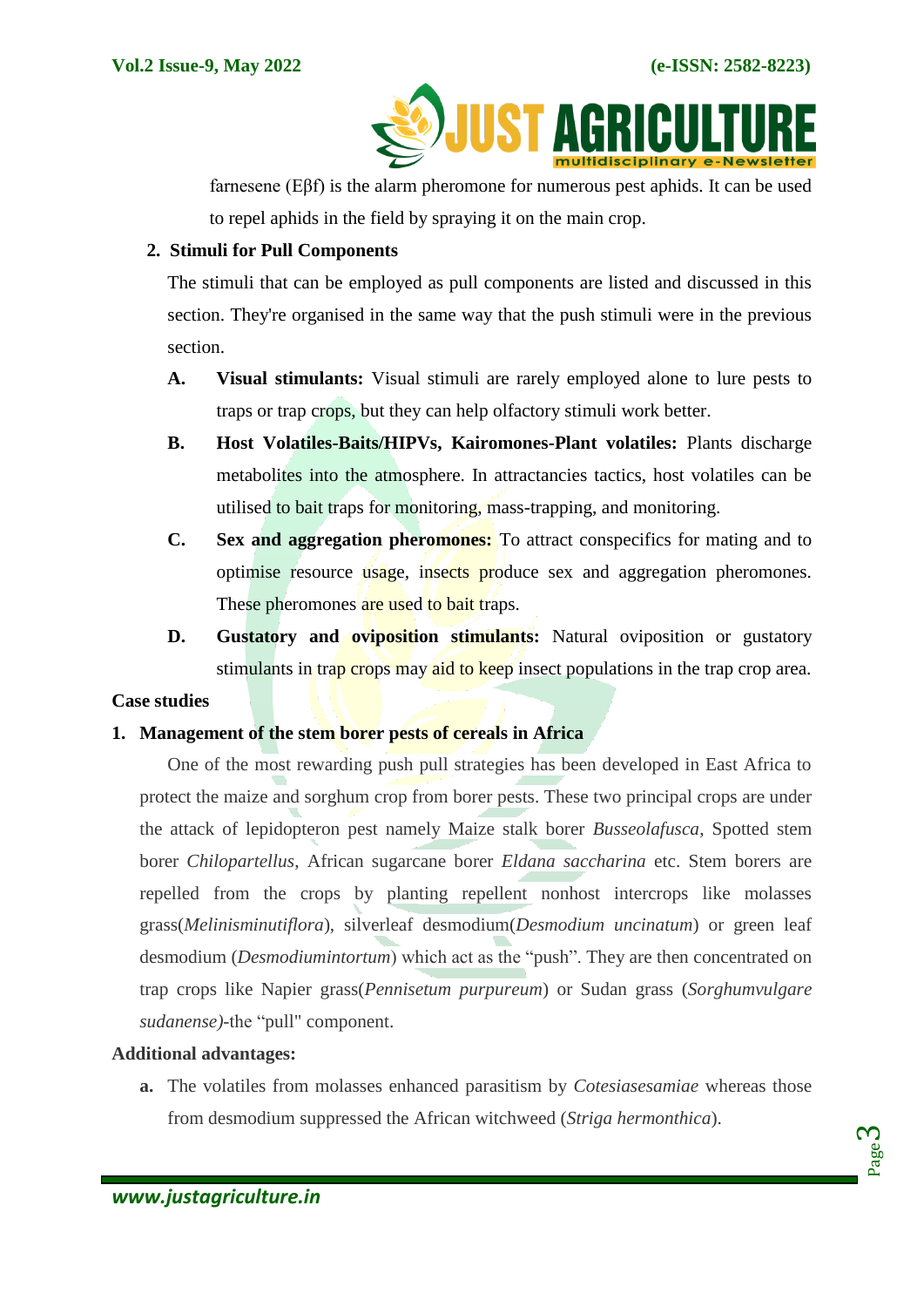

**b.** The trap crops of Sudan grass also increased the efficiency of stem borer natural enemies,3)Gummy exudates of Napier produced upon feeding by the first and second instar larvae restricts larval development allowing only few to survive.

## **2. Management of** *Helicoverpa***in cotton**

Push pull strategy is now used to control the polyphagous lepidopteran pest *Helicoverpaarmigera* and *Helicoverpapunctigera* attacking cotton in Australia. Neem seed extracts are applied to the cotton crop (push) and alongside an attractive trap crop of either pigeon pea (*Cajanus cajan*) or maize (Zea mays) is planted (pull).Field trials have shown the efficacy of this approach which is far more than the individual component alone.

## **3. Management of Colorado potato beetle in potatoes**

*Leptinotarsa decemlineata*, Colorado potato beetle is attracted to host plant volatiles and early planted potato trap crop sprayed with an attractant. In the field, rows treated with the attractant (pull) is sandwiched between rows treated with antifeedant neem (push).The strategy can be further enhanced by employing Colorado beetle aggregation pheromone (S)-3,7-dimethyl-2-oxo-6-octene-1,3-diol that has proved its efficacy in the field.

## **4. Pea leaf weevil management in beans**

*Sitonalineatus*, pea leaf weevil is a pest of legumes in Europe, the Middle East and United States. Synthetic aggregation pheromone 4-methyl-3,5-heptanedione acted as pull and commercially available neem antifeedant formed the push component of the strategy. Neem reduced weevil abundance satisfactorily. Just to maintain the efficacy repeated application was needed. Speedy removal of the aggregated weevil population must be done to prevent them from redistributing in the main crop.

# **5. Management of the pollen beetle in oilseed rape**

Springsown plots of Oilseed rape (*Brassica napus*) is attacked by the pollen beetle, *Meligethes aeneus*. Turnip rape (*Brassica rapa*) is planted along the periphery as the pull stimuli.As a push component nonhost plant volatiles of lavender (*Lavandula angustifolia*) repels *M.aeneus* from the target crop. Oilseed rape of low proportion of alkenyl glucosinolates (the main attractant of such pest) is used as the main crop so as to lure lesser amount of pest.

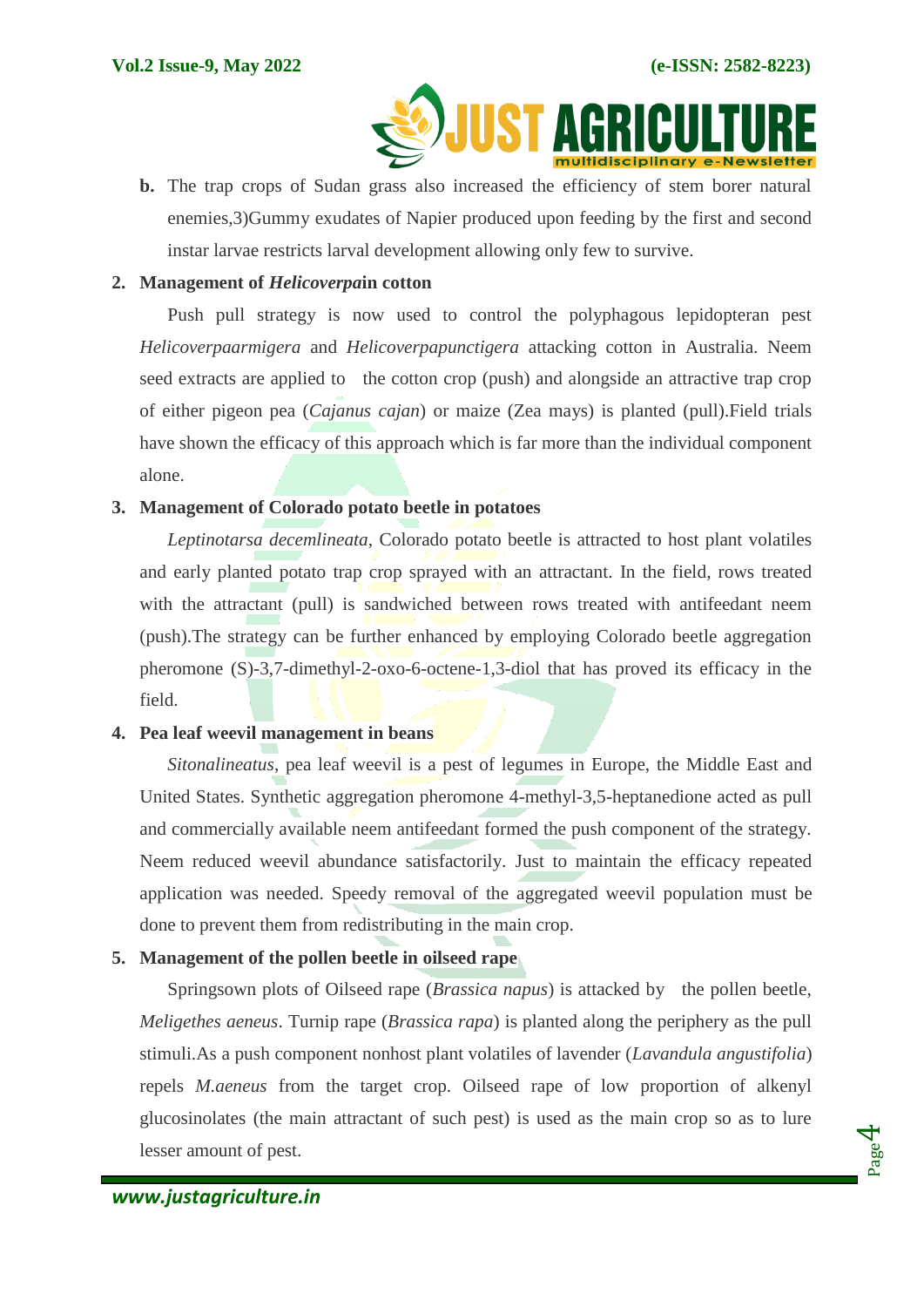

#### **6. Onion maggot management**

*Delia antiqua* is an important pest of onion in Canada, Europe and the United States which is being managed using this strategy. Potted onion culls (small unmarketable bulbs) act as a trap crop to divert oviposition of these flies in the main crop. Cinnamaldehyde, a promising oviposition deterrent forms the push stimuli. Significant reduction in fly population can be noticed combining the above two components as push pull strategy.

## **Advantages and disadvantages of push-pull strategies**

## **Advantages**

Push-pull tactics have a number of advantages over traditional pest management methods. Those are like:

- Attract both juveniles and adult stages
- Simple, commercially available and cheap components
- Increased efficiency of individual push and pull components: population reducing
- Improved potential for use of antifeedants and oviposition deterrents
- Resistance management

## **Disadvantages**

The use of push-pull strategies has some disadvantages over conventional pest control regimes. These disadvantages are common to mostly all alternative pest control strategies.

- Limited specificity
- Less effective to complete with abundant surrounding odor sources for attraction
- Limitation to development:
	- o Understanding the behavioral and chemical ecology of the host pest
	- o Insufficient knowledge, control break down
	- o Development of semi-chemical component
- Limitation to adoption
	- o Integrated approach to pest control, more complex
	- o Requiring monitoring and decision system
	- o More insecticide and less knowledge of biological control agent

# **Conclusion**